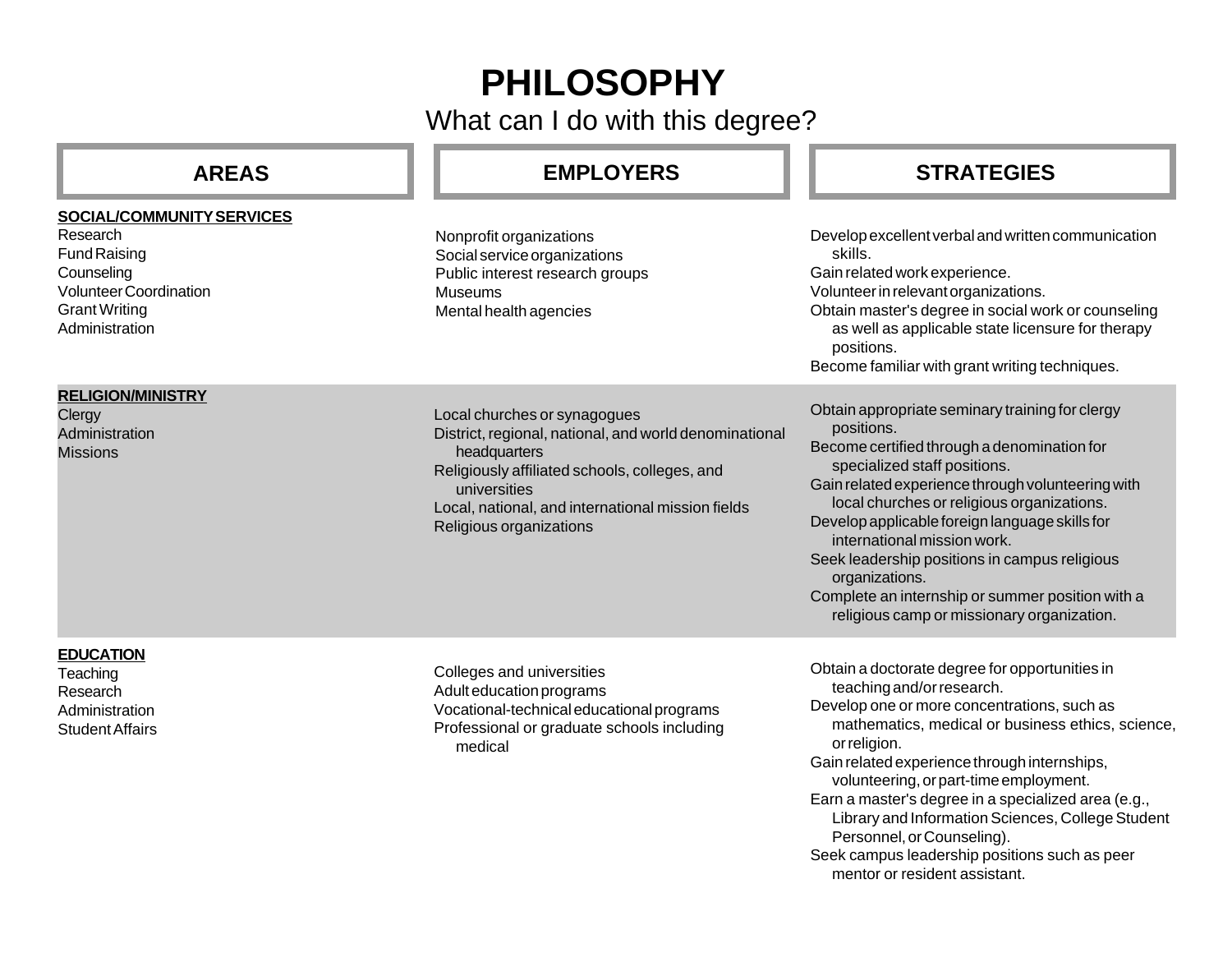# **GOVERNMENT**

Public Policy Research Regional Planning City Management Intelligence Foreign Service Law Enforcement Legislative, Executive, or Judicial Services Program Administration Elected or Appointed Leadership Campaign Management Staff Administration Special Interest Advocacy

Federal, state, and local government Commission on Civil Rights Consumer Product Safety Commission Department of Energy Federal Communications Commission **Foreign Service** Federal Municipal Archives National and State Endowments for the Humanities Legislative, executive, or judicial officials Political action committees Special interest groups Political parties Campaigns (national, state, or local)

# **AREAS EMPLOYERS STRATEGIES**

Become familiar with federal, state, and local job application processes. Supplement curriculum with courses in political science, public administration, or business. Complete an internship in government or related area. Serve in model United Nations. Become involved in student government. Participate in cultural groups and organizations. Write for campus publications focused on national and international affairs. Develop skills in computers, statistics, and data analysis. Acquire foreign language competency and travel experience for international positions. Earn a graduate degree in political science or public administration for advancement. Volunteer with the staff of a government official.

Participate in local or national campaigns.

### **ETHICS Medical**

**LAW**

**Environmental** Research

**Hospitals** Medical and professional schools Colleges and universities Consulting services Research organizations Health science funding agencies Environmental agencies

Law firms **Corporations** Federal, state, and local government Private practice Special interest groups **Universities** 

Obtain Ph.D. for most positions. Participate in related professional organizations. Join debate groups. Develop excellent research skills. Hone verbal and written communication skills.

Obtain law degree. Develop excellent research and writing skills. Participate in debate or mock trial. Maintain a high grade point average. Gain experience through part-time employment or internships in legal settings.